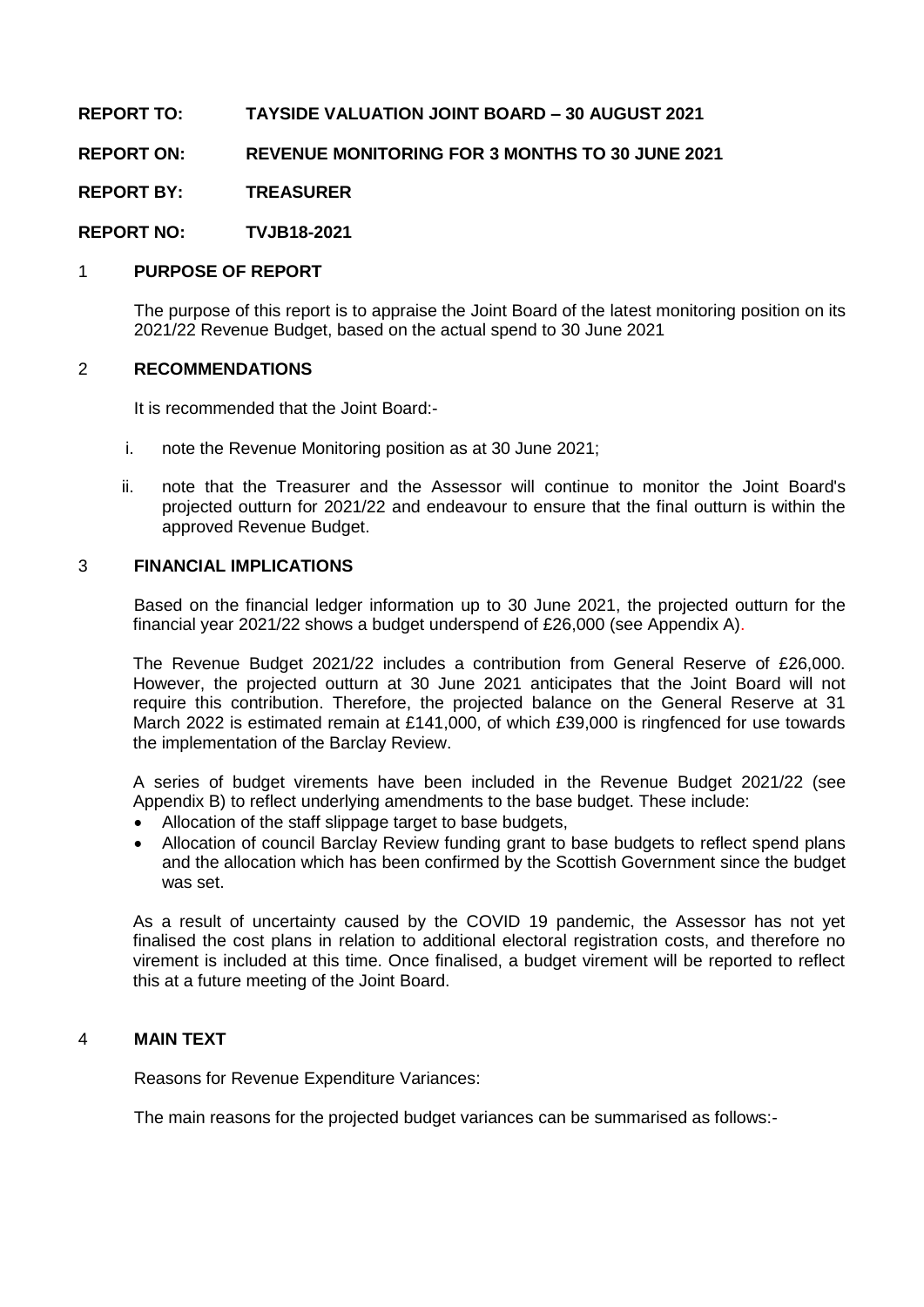|                                                                                                                                                                                                                                                                                                                                                                                                                                                                     | £000 |
|---------------------------------------------------------------------------------------------------------------------------------------------------------------------------------------------------------------------------------------------------------------------------------------------------------------------------------------------------------------------------------------------------------------------------------------------------------------------|------|
| <b>STAFF COSTS</b><br>An underspend of £16,000 is projected after taking cognisance of budget<br>virement to reflect the staff cost slippage target and staff costs relating to the<br>implementation of the Barclay Review. The staff savings have arisen through<br>the impact of COVID 19 on both the ability of the Joint Board to progress with<br>planned staff recruitment, and the ability of staff to attend in-person training<br>courses and conferences | (19) |
| <b>SUPPLIES AND SERVICES</b><br>Impact of COVID 19 pandemic resulting in increased Health & Safety costs to<br>enable safe return to offices following COVID 19 and increased legal fees in<br>relation to increased volume of Valuation Appeals. This is partly offset by<br>decreased costs during the office closure in relation to Postages, Stationery<br>and Other Supplies & Services                                                                        | 9    |
| <b>TRANSPORT COSTS</b><br>A 40% decrease in Car Allowances is anticipated as a result of travel<br>restrictions in place as a result COVID 19 Pandemic                                                                                                                                                                                                                                                                                                              | (19) |
| <b>THIRD PARTY PAYMENTS</b><br>A slight increase in Valuation Appeal expenses is anticipated                                                                                                                                                                                                                                                                                                                                                                        | 3    |
| <b>Overall Projected Outcome</b>                                                                                                                                                                                                                                                                                                                                                                                                                                    | (26) |

**Note** 

Figures contained within brackets are underspends or increases in income, figures without brackets indicate overspends or decreases in income.

#### 5 **POLICY IMPLICATIONS**

This Report has been screened for any policy implications in respect of Sustainability, Strategic Environmental Assessment, Anti-Poverty, Equality Impact Assessment and Risk Management.

There are no major issues.

## 6 **CONSULTATIONS**

The Assessor and Clerk to the Joint Board have been consulted on the content of this report.

# 7 **BACKGROUND PAPERS**

None

**ROBERT EMMOTT 19 AUGUST 2021 TREASURER TAYSIDE VALUATION JOINT BOARD**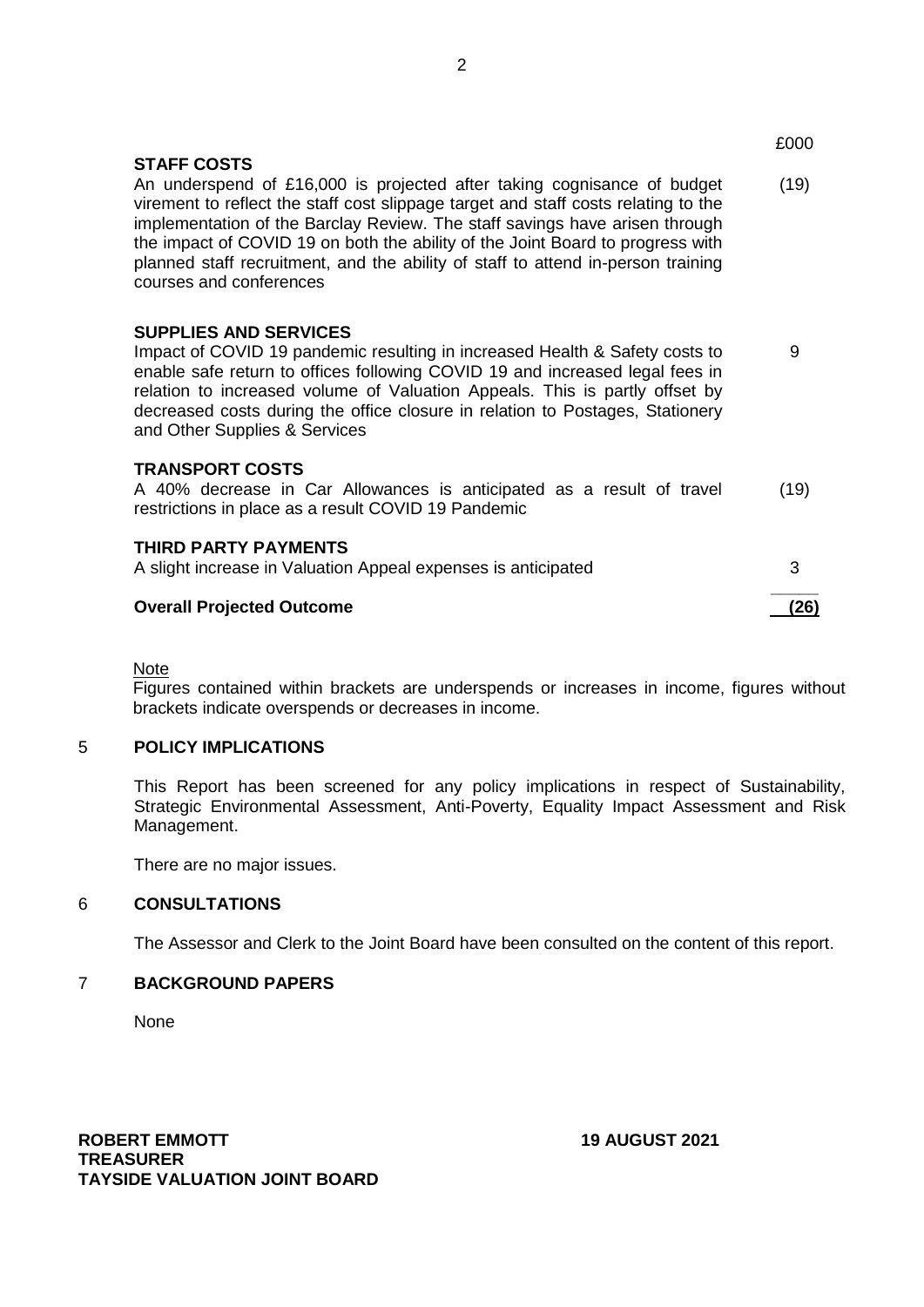#### **TAYSIDE VALUATION JOINT BOARD REVENUE MONITORING REPORT 3 MONTHS TO 30TH JUNE 2021**

| <b>Staff Costs</b>                                                          | <b>Budget</b><br>2021/22<br>£000 | £000                    | Virement Monitored<br><b>Budget</b><br>£000 | <b>Actual</b><br>as at<br>30/06/2021<br>£000 | Projected<br><b>Outturn</b><br>£000 | Variance<br>£000                         |
|-----------------------------------------------------------------------------|----------------------------------|-------------------------|---------------------------------------------|----------------------------------------------|-------------------------------------|------------------------------------------|
| Gross Pay                                                                   | 2,118                            | 161                     | 2,279                                       | 576                                          | 2,266                               | (13)                                     |
| Superannuation                                                              | 354                              | 27                      | 381                                         | 92                                           | 373                                 | (8)                                      |
| National Insurance                                                          | 214                              | 16                      | 230                                         | 59                                           | 229                                 | (1)                                      |
| Overtime                                                                    | 5                                | $\mathbf 0$             | 5                                           | 4                                            | 9                                   | 4                                        |
| Supp Supn Charge                                                            | 20                               | 0                       | 20                                          | 3                                            | 20                                  | $\pmb{0}$                                |
| Additional Electoral Registration Duties                                    | 27                               | (2)                     | 25                                          | 0                                            | 25                                  | $\boldsymbol{0}$                         |
| Staff Cost Saving (2.5%)                                                    | (107)                            | 107                     | $\pmb{0}$                                   | 0                                            | $\pmb{0}$                           | $\pmb{0}$                                |
| Implementation of Barclay Review                                            | 302                              | (302)                   | 0                                           | 0                                            | 0                                   | $\pmb{0}$                                |
| <b>Other Staff Costs</b>                                                    | 17                               | 8                       | 25                                          | 1                                            | 24                                  | (1)                                      |
|                                                                             | 2,950                            | 15                      | 2,965                                       | 735                                          | 2,946                               | (19)                                     |
| <b>Property Costs</b>                                                       | 221                              | $\boldsymbol{0}$        | 221                                         | $\overline{25}$                              | $\overline{221}$                    | $\overline{\mathsf{o}}$                  |
| <b>Supplies and Services</b>                                                | 324                              | 70                      | 394                                         | 63                                           | 403                                 | $\overline{9}$                           |
| <b>Transport Costs</b>                                                      | 49                               | 0                       | 49                                          | $\overline{2}$                               | 30                                  | (19)                                     |
| <b>Third Party Payments</b>                                                 | 50                               | $\overline{0}$          | 50                                          | $\overline{13}$                              | 53                                  | $\mathbf{3}$                             |
| <b>GROSS EXPENDITURE</b>                                                    | 3,594                            | 85                      | 3,679                                       | 838                                          | 3,653                               | (26)                                     |
| <b>Income</b>                                                               |                                  |                         |                                             |                                              |                                     |                                          |
| Requisitions                                                                | 2,765                            | 0                       | 2,765                                       | 659                                          | 2,765                               | 0                                        |
| Additional Electoral Registration Duties                                    | 27                               | 0                       | 27                                          | 27                                           | 27                                  | 0                                        |
| <b>Electoral Registration</b>                                               | 463                              | 0                       | 463                                         | 116                                          | 463                                 | 0                                        |
| <b>Council Barclay Funding</b>                                              | 302                              | 0                       | 302                                         | 302                                          | 302                                 | $\mathbf 0$                              |
| <b>Recoveries from Councils</b>                                             | 0                                | 0                       | 0                                           | 0                                            | 0                                   | $\pmb{0}$                                |
| Interest on Revenue Balances                                                | 2                                | 0                       | 2                                           | 0                                            | 2                                   | $\pmb{0}$                                |
| Individual Electoral Registration Grant                                     | 0                                | 0                       | 0                                           | 121                                          | 0                                   | $\pmb{0}$                                |
| Postal Votes and Foreign Nationals                                          | 0                                | 85                      | 85                                          | 85                                           | 85                                  | 0                                        |
| Other                                                                       | 9                                | 0                       | 9                                           | 0                                            | 9                                   | 0                                        |
| <b>GROSS INCOME</b>                                                         | 3,568                            | 85                      | 3,653                                       | 1,310                                        | 3,653                               | $\overline{\mathbf{0}}$                  |
|                                                                             | 26                               |                         |                                             |                                              | $\overline{\mathbf{0}}$             |                                          |
| <b>NET EXPENDITURE</b>                                                      |                                  | $\overline{\mathbf{0}}$ | 26                                          | (472)                                        |                                     | (26)                                     |
|                                                                             |                                  |                         |                                             |                                              | General<br><b>Fund</b><br>£000      | <b>Barclay</b><br><b>Funding</b><br>£000 |
| General Reserve at 1st April 2020<br>Contribution to Revenue Budget 2020/21 |                                  |                         |                                             |                                              | 102<br>$\pmb{0}$                    | 39<br>$\pmb{0}$                          |

Projected General Reserve at 31st March 2021 **102 39**